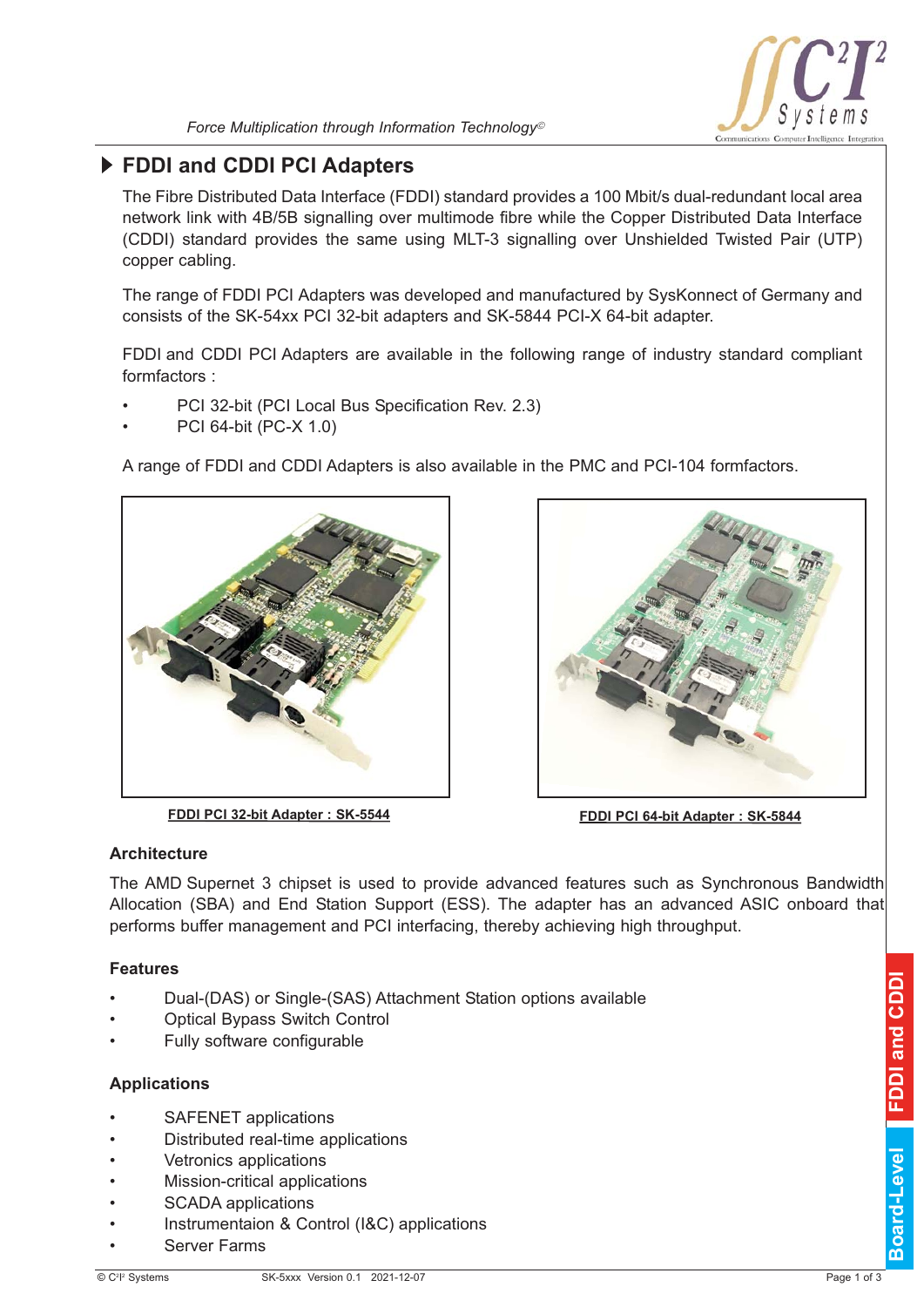

#### **FDDI and CDDI PCI Adapters**  $\blacktriangleright$

| <b>Physical Characteristics</b>            |            |                                                                                                                                                                                                    |                                    |                        |  |  |  |  |  |  |
|--------------------------------------------|------------|----------------------------------------------------------------------------------------------------------------------------------------------------------------------------------------------------|------------------------------------|------------------------|--|--|--|--|--|--|
|                                            |            |                                                                                                                                                                                                    |                                    |                        |  |  |  |  |  |  |
| <b>Bus Interface</b>                       |            | 32-bit, 33/66 MHz                                                                                                                                                                                  |                                    |                        |  |  |  |  |  |  |
|                                            |            | Electrically: PCI Rev. 2.1, 3,3 V and 5,0 V signalling                                                                                                                                             |                                    |                        |  |  |  |  |  |  |
| <b>I/O Addresses</b>                       |            | Automatically assigned to the slot by PCI Rev. 2.1 Plug-and-Play                                                                                                                                   |                                    |                        |  |  |  |  |  |  |
| <b>Interrupts</b>                          |            | <b>PCI INT A</b>                                                                                                                                                                                   |                                    |                        |  |  |  |  |  |  |
| <b>Lan Controller</b>                      |            | <b>AMD Supernet 3</b>                                                                                                                                                                              |                                    |                        |  |  |  |  |  |  |
| <b>Network Interface</b>                   |            | FDDI:<br>ANSI X3T12, ANSI X3.139 and ANSI X39.5                                                                                                                                                    |                                    |                        |  |  |  |  |  |  |
|                                            |            | CDDI:<br>ANSI X3T9.5                                                                                                                                                                               |                                    |                        |  |  |  |  |  |  |
| <b>Flash EPROM</b>                         |            | 128 kBytes                                                                                                                                                                                         |                                    |                        |  |  |  |  |  |  |
| <b>I/O Options</b>                         |            | FDDI:<br>Multimode Fibre Media I/O                                                                                                                                                                 |                                    |                        |  |  |  |  |  |  |
|                                            |            | CDDI:<br>Unshielded Twisted Pair (UTP) Copper Media I/O                                                                                                                                            |                                    |                        |  |  |  |  |  |  |
| <b>Power Requirement</b>                   |            | SAS : 5,0 V at 1,7 A typical                                                                                                                                                                       |                                    | 5,0 V at 2,6 A maximum |  |  |  |  |  |  |
|                                            |            | DAS : $5,0 \text{ V}$ at 2,6 A typical                                                                                                                                                             | 5,0 V at 3,4 A maximum             |                        |  |  |  |  |  |  |
| <b>MTBF</b>                                |            | Figures according to MIL-HDBK-217F, Parts Stress Method                                                                                                                                            |                                    |                        |  |  |  |  |  |  |
|                                            |            | Ground, Mobile                                                                                                                                                                                     | $Ti = 65 C$<br>Ta = $45 \text{ C}$ | 20 000 hours           |  |  |  |  |  |  |
|                                            |            | Naval, Sheltered                                                                                                                                                                                   | $Ti = 60 C$<br>$Ta = 40 C$         | 28 000 hours           |  |  |  |  |  |  |
|                                            |            | Airborne, Inhabited Cargo                                                                                                                                                                          | $Ti = 75 C$<br>Ta = $55 \text{ C}$ | 21 000 hours           |  |  |  |  |  |  |
| <b>Optical Output</b>                      |            |                                                                                                                                                                                                    |                                    |                        |  |  |  |  |  |  |
| <b>Power</b>                               |            | Min.                                                                                                                                                                                               | Typ.                               | Max.                   |  |  |  |  |  |  |
|                                            | <b>BOL</b> | -19 dBm avg.                                                                                                                                                                                       | $-16,8$ dBm avg.                   | $-14$ dBm avg.         |  |  |  |  |  |  |
| 62.5 / 125 µm<br>$NA = 0,275$ Fibre        | <b>EOL</b> | -20 dBm avg.                                                                                                                                                                                       |                                    |                        |  |  |  |  |  |  |
|                                            | <b>BOL</b> | $-22,5$ dBm avg.                                                                                                                                                                                   | $-20,3$ dBm avg.                   | $-14$ dBm avg.         |  |  |  |  |  |  |
| 50 / 125 µm                                |            |                                                                                                                                                                                                    |                                    |                        |  |  |  |  |  |  |
| $NA = 0,20$ Fibre                          | <b>EOL</b> | $-23,5$ dBm avg.                                                                                                                                                                                   |                                    |                        |  |  |  |  |  |  |
| <b>Software Drivers</b>                    |            | Various software drivers offered including for VxWorks, Linux, LynxOS, Solaris, DOS,<br>OS/2, Windows (95, 98, NT, 2000, XP and 2003) operating systems as standard; others<br>are costed options. |                                    |                        |  |  |  |  |  |  |
| <b>Supporting Software</b>                 |            | Hardware Diagnostics Program for DOS                                                                                                                                                               |                                    |                        |  |  |  |  |  |  |
| <b>Special Optional</b><br><b>Services</b> |            | Synchronous Bandwidth Allocation (SBA) and End Station Support (ESS), Built-in Test<br>(BIT), Network Time Protocol (NTP), Network Time Services (NTS)                                             |                                    |                        |  |  |  |  |  |  |
|                                            |            |                                                                                                                                                                                                    |                                    |                        |  |  |  |  |  |  |
| <b>Environmental Specifications</b>        |            |                                                                                                                                                                                                    |                                    |                        |  |  |  |  |  |  |
| Grade                                      |            | <b>Commercial</b>                                                                                                                                                                                  |                                    |                        |  |  |  |  |  |  |
| Temperature                                |            |                                                                                                                                                                                                    |                                    |                        |  |  |  |  |  |  |
| - Operating                                |            | +10 C to +50 C                                                                                                                                                                                     |                                    |                        |  |  |  |  |  |  |
| - Storage                                  |            | $-20$ C to $+60$ C                                                                                                                                                                                 |                                    |                        |  |  |  |  |  |  |
| Humidity<br>Shock                          |            | 30% to 80%<br>N/A                                                                                                                                                                                  |                                    |                        |  |  |  |  |  |  |
| Vibration                                  |            |                                                                                                                                                                                                    |                                    |                        |  |  |  |  |  |  |
| - Sine<br>- Random                         |            | 2 g (peak) at 10 Hz to 100 Hz<br>0,04 g <sup>2</sup> /Hz at 15 Hz to 2 kHz                                                                                                                         |                                    |                        |  |  |  |  |  |  |